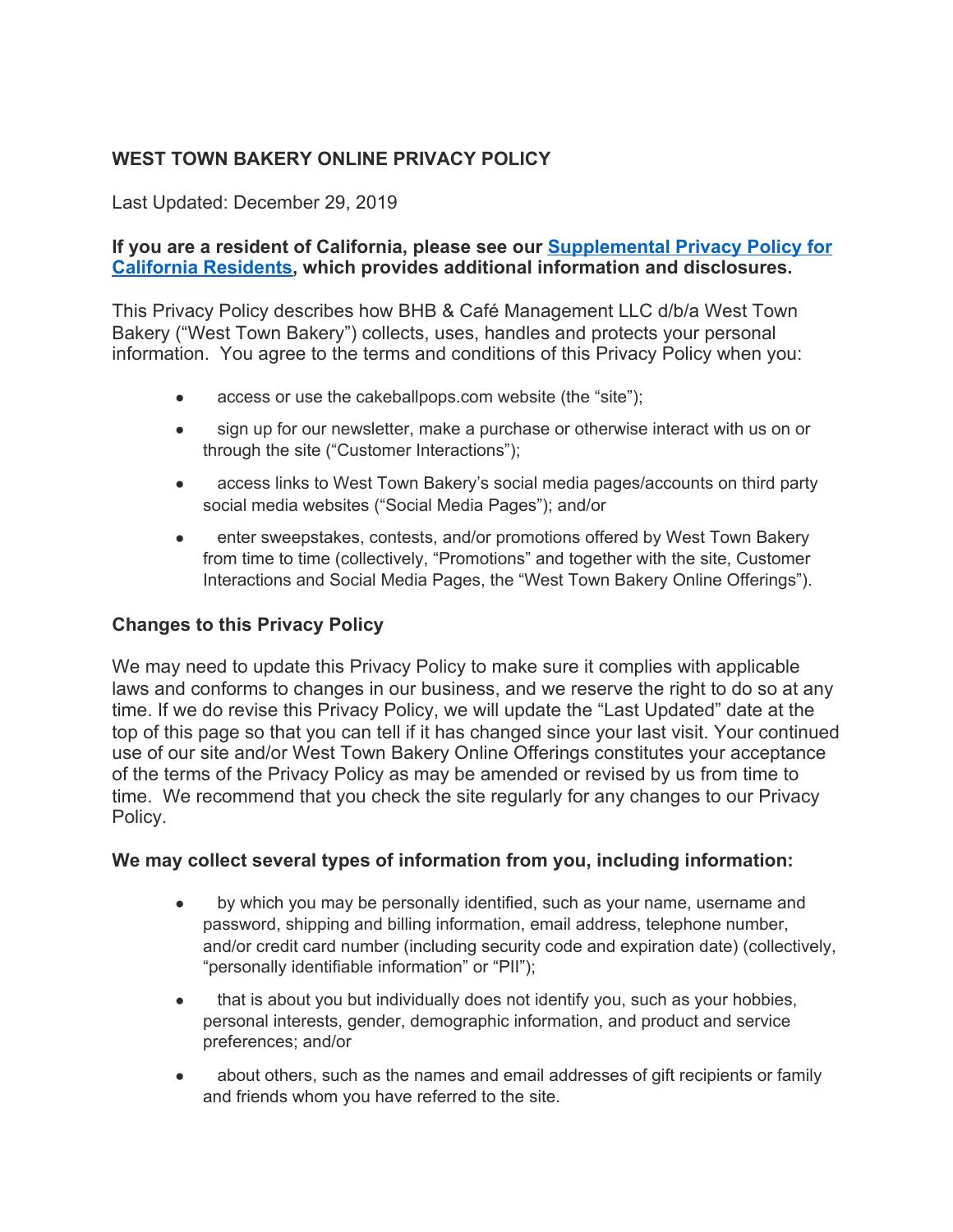We collect personal information upon creation of a user account, when you log into, visit and use the site, during Customer Interactions, and when you otherwise communicate with West Town Bakery.

## **We may use the information we collect from you or receive about you:**

- for registration and billing purposes;
- to provide, maintain, and improve the site and our products and services;
- to respond to your questions and fulfill your orders and requests;
- to verify entry into a Promotion and ship any prizes won in connection an applicable Promotion;
- to personalize our products, services and offerings to you;
- to communicate with you about your orders, our products, and the site;
- to manage your account and send you account related information;
- to send you promotional messages and for targeted advertising purposes; and/or
- for internal data modeling and marketing purposes.

# **We may collect information about you from other sources, as follows:**

- If you access or log in to a West Town Bakery Online Offering through a social media website or other third party service, or connect to a social media website or other third party service through a West Town Bakery Online Offering, we may collect your user ID and/or user name associated with a third party social media service, any information or content you have permitted the social media service to share with us, such as your profile picture, email address or friends lists, and any information you have made public in connection with that social media service. When you engage in such activity, you are authorizing West Town Bakery to collect, store, and use such information and content in accordance with this Privacy Policy.
- West Town Bakery may work with one or more data-modeling and/or data–append services which allow us to learn more about you from other sources, based on the information you have permitted us to gather directly (including your email address).
- We may collect information about you from other third parties, such as our business partners.
- We may combine the information we obtain from other sources with information we collect from you directly and use it for various purposes, such as to tailor advertising and content to you and send you offers that may be of interest.

**We, our service providers (including advertising and analytics providers), and third parties may automatically collect several types of information about you including information:**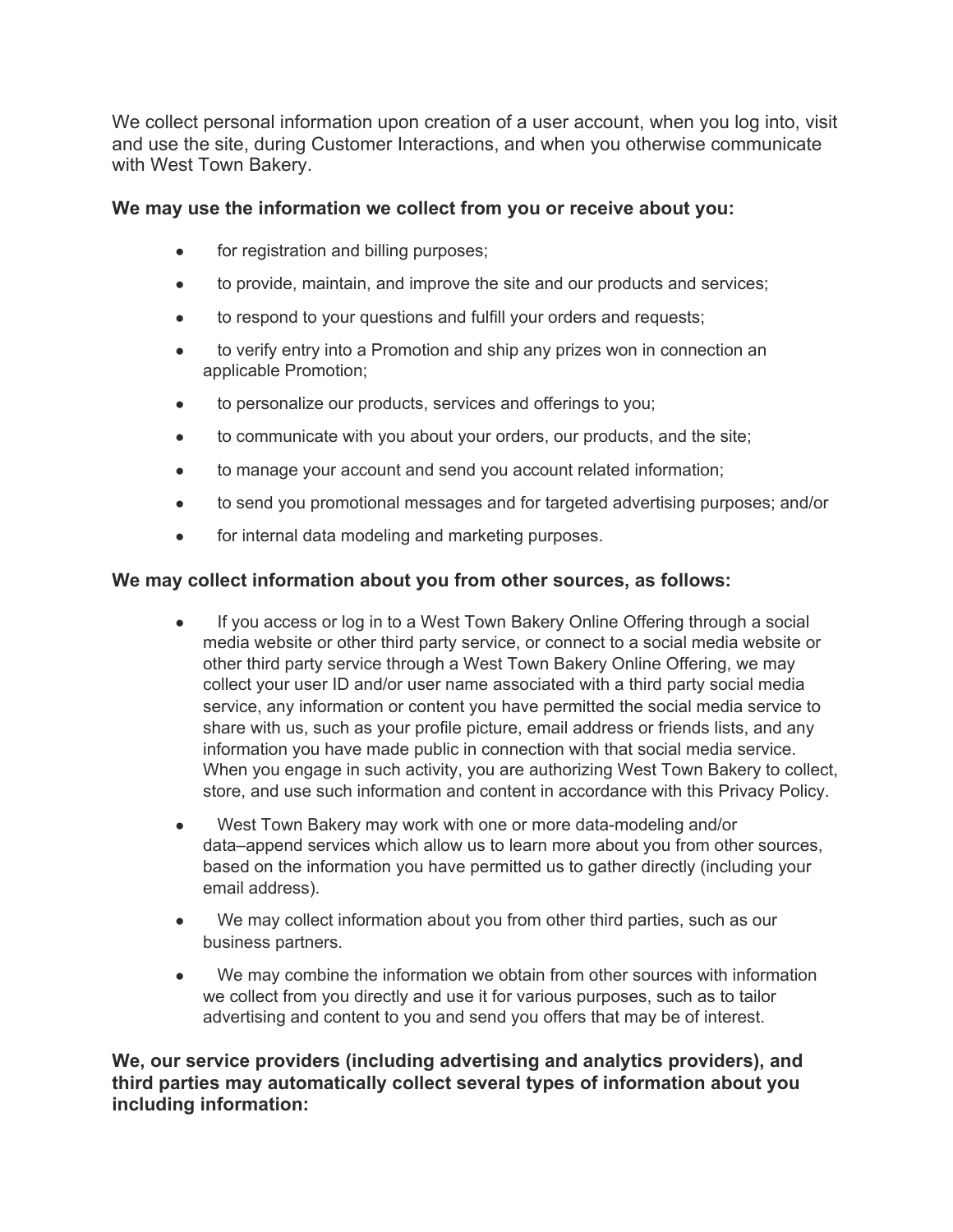- as you navigate through the site, which information may include usage details, IP addresses, operating system, browser type, referring URLs, access times, pages viewed, and information collected through cookies, web beacons, and other tracking technologies, such as information about your browsing and purchasing behavior.
- about your mobile device.

This information is used to analyze trends, administer the site and West Town Bakery Online Offerings, associate browsers and devices together, and deliver advertising and content targeted to your interests.

#### **The technologies we, our service providers, and third parties may use for this automatic data collection may include:**

- **Cookies**. A cookie is a small removable data file that is stored by your web browser on your computer which often includes a unique identifier. Cookies are used to provide customers with tighter security, customized content, and tracking of orders and shopping cart items. Session cookies expire at the end of a particular visit to our site, while persistent cookies (also called stored cookies) remain active until you disable them through your browser settings, or until a pre-set expiration date.
- Web Beacons. Pages of our site and our emails may contain small electronic files known as web beacons (also referred to as clear gifs, pixel tags, and single-pixel gifs) that permit us, for example, to count users who have visited those pages or opened an email and for other related website statistics (for example, recording the popularity of certain website content and verifying system and server integrity).

You may disable or refuse to accept cookies through the appropriate browser settings, however if you select this setting you may not be able to use all features of our site. In addition, disabling cookies may cancel opt-outs that rely on cookies, such as web analytics or targeted advertising opt-outs.

#### **Third Party Websites**

We are not responsible for the content or privacy practices of any websites or services that are not owned or controlled by West Town Bakery, including those to which this site links to or that link to this site.

#### **Internet-Based Advertising**

West Town Bakery may work with third parties who use cookies, tags, and other technologies to collect information about your use of the site and other websites and apps on this browser or device and other browsers or devices associated with it to serve online ads likely to be of interest to you on your various devices and browsers, including ads for West Town Bakery products and services. This type of advertising is called interest-based advertising.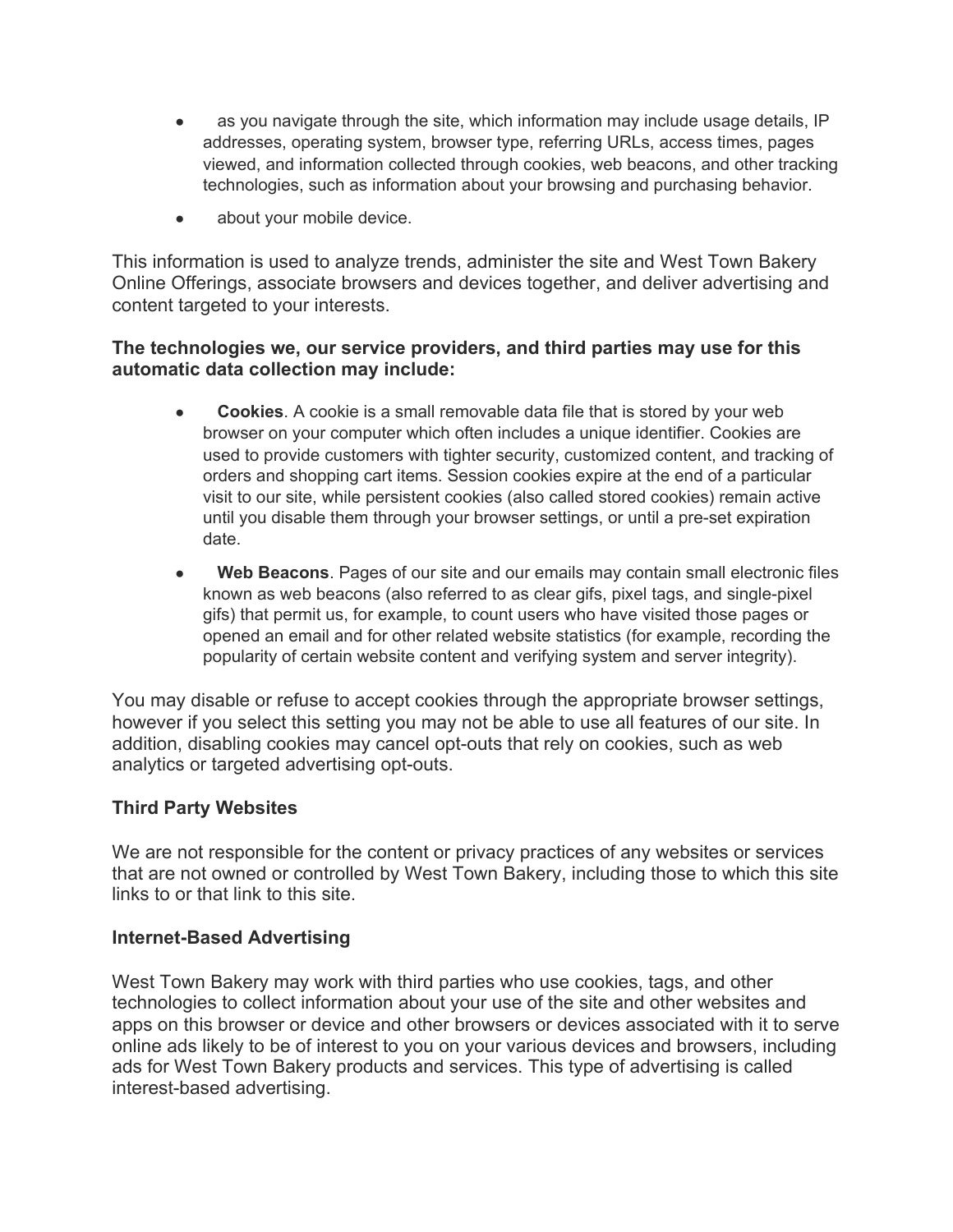To learn more about interest-based advertising or to opt-out of having your web browsing information used for interest based advertising by companies that participate in the Network Advertising ("NAI") or Digital Advertising Alliance ("DAA"), visit the websites operated by the NAI [**<http://www.networkadvertising.org/choices>**] and the DAA [**<http://www.aboutads.info/choices/>**]. Note, however, that not all service providers participate in the NAI and DAA. In addition, if you opt-out, you may still see online advertising from us and third parties, but the ads may be less relevant to you. If you delete or block cookies, buy or use a different device, access the site from a different device, login under a different name, or change web browsers, you will need to opt-out again. Some web browsers may transmit "do not track" signals. At this time, we do not take steps to respond to such signals.

## **Customized Ad Campaigns**

West Town Bakery may work with third party service providers who use cookies and other technologies to collect information about you automatically (such as your email address) when you provide such information through the site, and collect additional information about your use of the site and other websites. These service providers may combine the information collected with information they obtain from other sources and use the combined information to provide you with more relevant advertising.

We may also work with third party social media sites to serve West Town Bakery ads to you as part of a customized social media campaign.

## **Sharing of Your Information**

We may share aggregated or de-identified information regarding our customers with partners, advertisers, or other third parties. This data will not identify you personally.

We may share information with companies that provide support services to us (such as a printer, mailing house, fulfillment company, delivery company, or web host) or that help us market our products and services. These companies may need information about you in order to perform their functions. These companies are not authorized to use any personal information we share with them for any other purpose.

We (including, for all purposes hereof, any third parties that provide support services to us) will use the PII you provided to us to process, validate, confirm, verify, deliver and track your purchases (including by processing payment card transactions, arranging shipping and handling returns and refunds, and contacting you about your orders, including by telephone and/or the email address that you provide to West Town Bakery to communicate with).

As we develop our business, we might sell or buy businesses or assets. In the event of a company sale, merger, reorganization, dissolution, or similar event, the personal information and other information you provide to us or that we have gathered about you may be part of the transferred assets.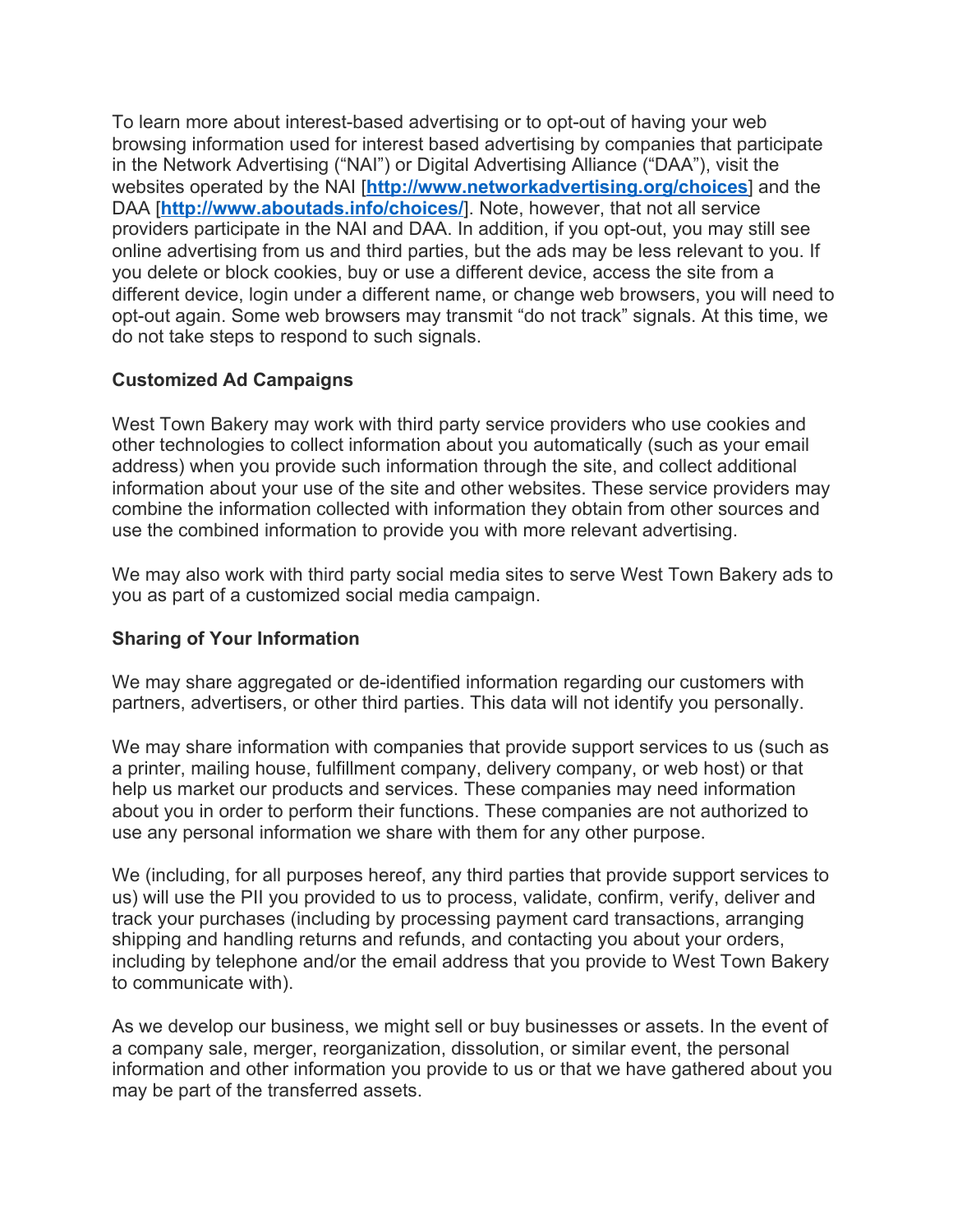We may be required to disclose such information in response to subpoenas, court orders, requests from law-enforcement officials, or if we are otherwise required to disclose such information by law. If we believe disclosure is necessary or appropriate to protect against and prevent fraud, unauthorized transactions, claims and other liabilities, and manage risk exposure of West Town Bakery, our customers or others, we may disclose your information as required. This includes identifying potential hackers and other unauthorized users to your account.

We may share your email address, other information you voluntarily provide to us, such as your hobbies, personal interests, gender, demographic information, and product and service preferences, and other information we may collect, including PII, with third-party partners for our, theirs and their customers' marketing, analytics, content personalization, and other activities. We and our partners may combine such data with other data for these purposes.

#### **Protecting Your Information**

We make commercially reasonable efforts to help keep your information secure and help protect your information from loss, theft, misuse, alternation, and unauthorized access or disclosure. Unfortunately, even though we use commercially reasonable efforts to protect your information, we cannot guarantee complete security. Any information that you provide to us is done so entirely at your own risk.

To further protect yourself, you should safeguard your West Town Bakery account username and password and not share that information with anyone. You should also sign off your account and close your browser window when you have finished your visit to our site. Please note that we will never ask for your West Town Bakery account username or password via email.

#### **Opting-Out of Communications**

Receipt of marketing, promotional, and non-transactional email communications from West Town Bakery. Click the "unsubscribe" link located at the bottom of any West Town Bakery email or change your West Town Bakery account settings/preferences.

Please note that you cannot opt-out of transactional email communications related to your account. We may continue to contact you for the purposes of communicating information relating to your request for West Town Bakery Online Offerings, your participation in a Promotion and to respond to inquiries made by you, as applicable, even if you have elected to opt-out of certain communications as provided above.

To opt-out of all communications from West Town Bakery you must cease using the West Town Bakery Online Offerings, and other services related to the West Town Bakery Online Offerings.

## **Attention European Union Residents; Data Transfers**